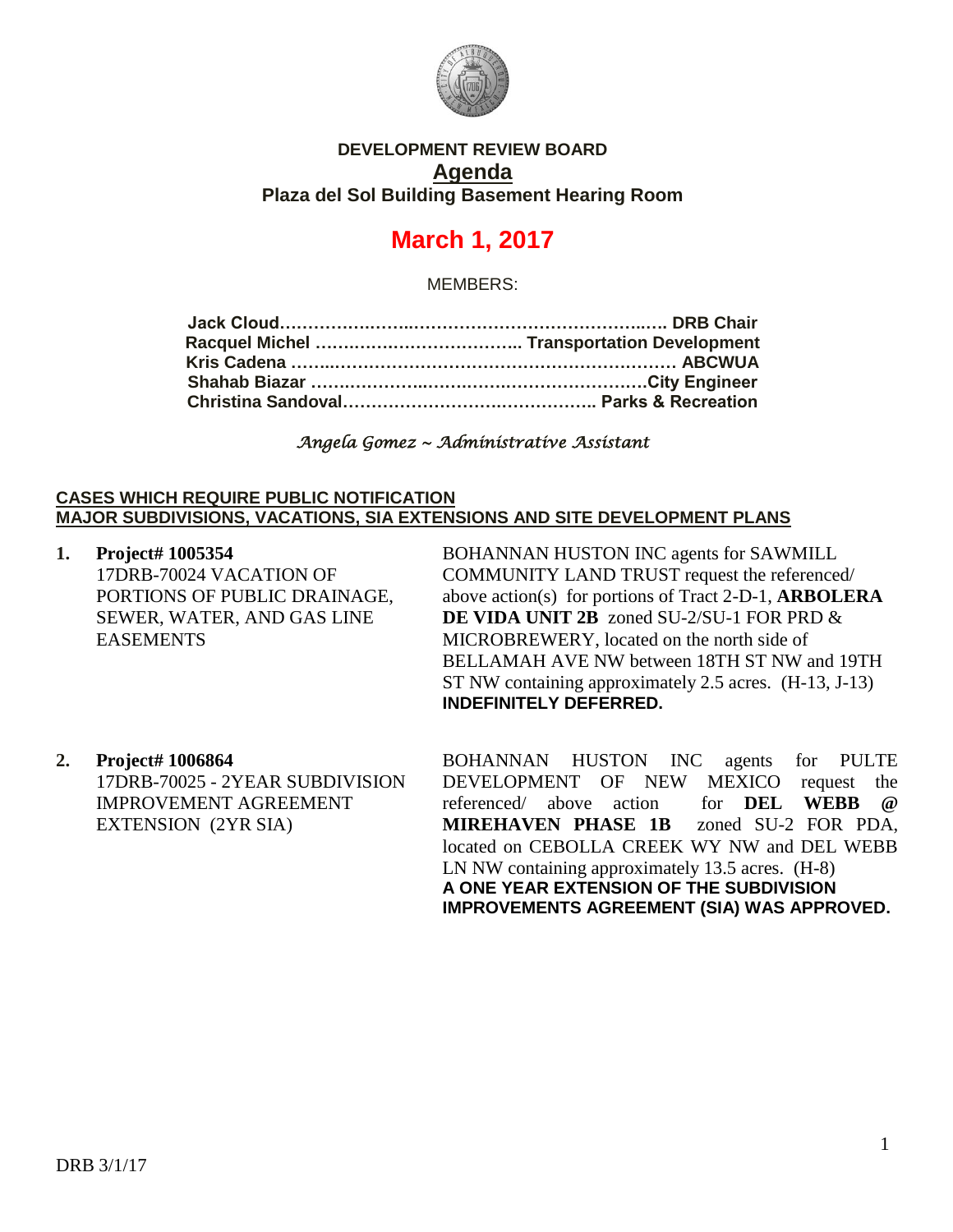**3. Project# 1001523** 16DRB-70448 – SITE DEVELOPMENT PLAN FOR BUILDING PERMIT

JUNO ARCHITECTS agents for LADERA ENTERPRISES LLC request the referenced/ above action for Tract 1, Unit 2, **LADERA BUSINESS PARK** zoned SU-1/ LIGHT INDUSTRIAL, located on the north side of VISTA ORIENTE ST NW between UNSER BLVD NW and LA MORADA PL NW containing approximately 5 acres. (H-9, H-10) *[Deferred from 1/18/17, 2/15/17]* **THE SITE DEVELOPMENT PLAN FOR BUILDING PERMIT WAS APPROVED WITH FINAL SIGN-OFF DELEGATED TO CITY ENGINEER FOR THE SUBDIVISION IMPROVEMENTS AGREEMENT (SIA) AND TO PLANNING FOR ZONING VERIFICATION AND 15 DAY APPEAL PERIOD.**

## **MINOR PLATS, FINAL (MAJOR) PLATS, AMENDED PLATS AND PLANS**

- **4. Project# 1004073** 17DRB-70043 EXT OF SIA FOR TEMP DEFR SDWK CONST MARK GOODWIN AND ASSOCIATES, P.A. agent(s) for JTH, LLC request(s) the above action(s) for all or a portion of Tract(s) 4-A, **JUAN TABO HILLS Unit(s) VOLTERRA VILLAGE,** zoned SU-1, located on JUAN TABO HILLS BETWEEN TIJERAS ARROYO AND GALLANT FOX SE containing approximately 25.84 acre(s). (M-21) **A TWO YEAR EXTENSION TO THE AGREEMENT FOR THE DEFERRAL OF SIDEWALKS WAS APPROVED.**
- **5. Project# 1010826** 17DRB-70049 MINOR - PRELIMINARY/ FINAL PLAT APPROVAL

CARTESIAN SURVEYS INC agent(s) for AIM MANAGEMENT CORPORATION request(s) the above  $action(s)$  for all or a portion of  $Block(s)$  A, Tract(s) 1 AND 1-A, **MONTEREY MANOR** zoned C-2, located on JUAN TABO BETWEEN SIERRA GRANDE AND MOUNTAIN containing approximately 1.82 acre(s). (J-22) **THE PRELIMINARY/FINAL PLAT WAS APPROVED WITH FINAL SIGN OFF DELEGATED TO WATER AUTHORITY FOR EASEMENT COMMENTS AND TO PLANNING FOR REAL PROPERTY SIGNATURE.**

**6, Project# 1009605** 17DRB-70044 MINOR - PRELIMINARY/ FINAL PLAT APPROVAL

SURV-TEK INC agent(s) for GREATER ALBUQUERQUE HOUSING PARTNERSHIP request(s) the above action(s) for all or a portion of  $Lot(s)$  1-12, Block 60/18, **NM TOWN CO TOWNSITE/ RAYNOLDS ADD** zoned SU-3, located on SILVER BETWEEN 9TH ST AND 8TH ST SW containing approximately .978 acre(s). (K-13) **INDEFINITELY DEFERRED.**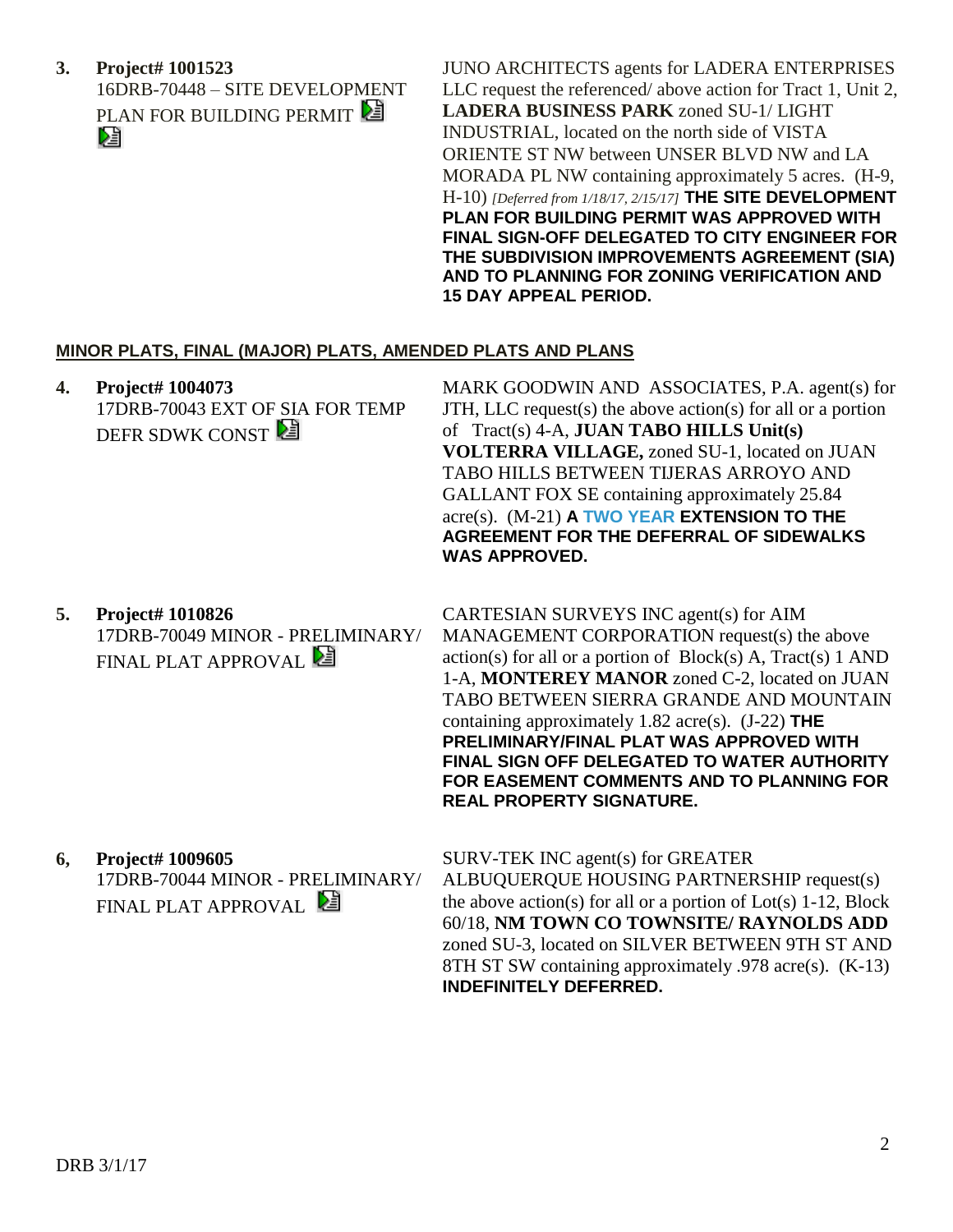**7. Project# 1002202** 17DRB-70050 AMENDED SDP FOR SUBDIVISION 17DRB-70027 MINOR - PRELIMINARY/ FINAL PLAT APPROVAL *[Deferred on 2/15/17]* 

HUITT-ZOLLARS, INC. agent(s) for WINROCK PARTNERS LLC request(s) the above action(s) for all or a portion of Lot(s) A-1-A-1-A-1-A, **WINROCK CENTER ADDITION** zoned SU-3, located on LOUISIANA BETWEEN I-40 AND INDIAN SCHOOL NE containing approximately 50.9483 acre(s). (J-19) **THE AMENDED SITE DEVELOPMENT PLAN FOR SUBDIVISION WAS APPROVED WITH FINAL SIGN-OFF DELEGATED TO PLANNING. THE PRELIMINARY/FINAL PLAT WAS APPROVED WITH FINAL SIGN OFF DELEGATED TO THE WATER AUTHORITY AND TO PLANNING.**

#### **8. Project# 1004363**

17DRB-70047 MINOR - PRELIMINARY/ FINAL PLAT APPROVAL

- ARCH + PLAN LAND USE CONSULTANTS agent(s) for LANDCO II LLC request(s) the above action(s) for all or a portion of Lot(s) 32-P-1 AND 37-A-P1, **PUESTA DEL SOL / SUNSET FARMS UNIT 1** zoned R-1, located on LOUIS SNACHEZ PL SW BETWEEN SUNSET RD SW AND RIO GRANDE RIVER containing approximately .1875 acre(s). (K-12) **THE PRELIMINARY/FINAL PLAT WAS APPROVED WITH FINAL SIGN OFF DELEGATED TO TRANSPORTATION FOR SIDEWALK EXHIBIT AND TO PLANNING FOR AGIS DXF AND UTILITY COMPANIES SIGNATURES.**
- **9. Project# 1010883** 17DRB-70042 MINOR - PRELIMINARY/ FINAL PLAT APPROVAL

ARCH + PLAN LAND USE CONSULTANTS agent(s) for LAND CO II LLC request(s) the above action(s) for all or a portion of Lot(s) 19-P1, 20-P1 & 21-P1, **SUNSET FARM Unit(s) 2,** zoned R-1, located on ANNA MARIA PL SW BETWEEN CENTRAL AND OSAGE SW containing approximately .464 acre(s). (K-12) **INDEFINITELY DEFERRED.**

**10. Project# 1011147** 17DRB-70046 MINOR - PRELIMINARY/

FINAL PLAT APPROVAL

ARCH + PLAN LAND USE CONSULTANTS agent(s) for LANDCO II LLC request(s) the above action(s) for all or a portion of Lot(s) 28-P1, 29-P1 & 30-P1, **SUNSET FARM Unit(s) 1,** zoned R-1, located on 308, 309, 316 LUIS SANCHEZ PL SW containing approximately .3444 acre(s). (K-12) **INDEFINITELY DEFERRED.**